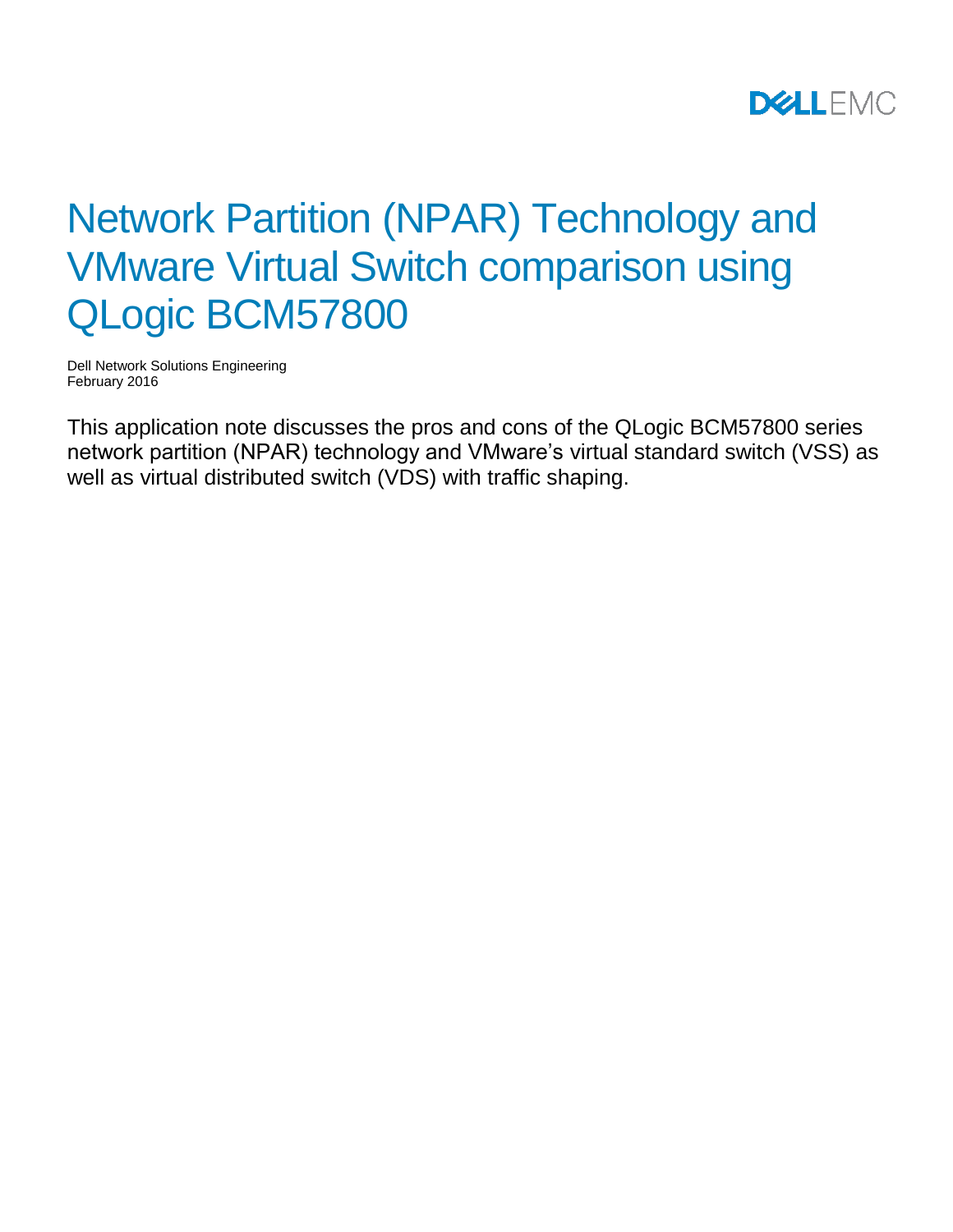# <span id="page-1-0"></span>Revisions

| <b>Date</b>   | <b>Version</b> | Description            | <b>Authors</b>    |
|---------------|----------------|------------------------|-------------------|
| February 2016 | 1.0            | <b>Initial Release</b> | <b>Neal Beard</b> |

Copyright © 2016 Dell Inc. or its subsidiaries. All Rights Reserved.

Except as stated below, no part of this document may be reproduced, distributed or transmitted in any form or by any means, without express permission of Dell.

You may distribute this document within your company or organization only, without alteration of its contents.

THIS DOCUMENT IS PROVIDED "AS-IS", AND WITHOUT ANY WARRANTY, EXPRESS OR IMPLIED. IMPLIED WARRANTIES OF MERCHANTABILITY AND FITNESS FOR A PARTICULAR PURPOSE ARE SPECIFICALLY DISCLAIMED. PRODUCT WARRANTIES APPLICABLE TO THE DELL PRODUCTS DESCRIBED IN THIS DOCUMENT MAY BE FOUND AT:<http://www.dell.com/learn/us/en/vn/terms-of-sale-commercial-and-public-sector-warranties>

Performance of network reference architectures discussed in this document may vary with differing deployment conditions, network loads, and the like. Third party products may be included in reference architectures for the convenience of the reader. Inclusion of such third party products does not necessarily constitute Dell's recommendation of those products. Please consult your Dell representative for additional information.

Trademarks used in this text: Dell™, the Dell logo, Dell Boomi™, PowerEdge™, PowerVault™, PowerConnect™, OpenManage™, EqualLogic™, Compellent™, KACE™, FlexAddress™, Force10™ and Vostro™ are trademarks of Dell Inc. EMC VNX®, and EMC Unisphere® are registered trademarks of Dell. Other Dell trademarks may be used in this document. Cisco Nexus®, Cisco MDS®, Cisco NX-0S®, and other Cisco Catalyst® are registered trademarks of Cisco System Inc. Intel®, Pentium®, Xeon®, Core® and Celeron® are registered trademarks of Intel Corporation in the U.S. and other countries. AMD® is a registered trademark and AMD Opteron™, AMD Phenom™ and AMD Sempron™ are trademarks of Advanced Micro Devices, Inc. Microsoft®, Windows®, Windows Server®, Internet Explorer®, MS-DOS®, Windows Vista® and Active Directory® are either trademarks or registered trademarks of Microsoft Corporation in the United States and/or other countries. Red Hat® and Red Hat® Enterprise Linux® are registered trademarks of Red Hat, Inc. in the United States and/or other countries. Novell® and SUSE® are registered trademarks of Novell Inc. in the United States and other countries. Oracle® is a registered trademark of Oracle Corporation and/or its affiliates. VMware®, Virtual SMP®, vMotion®, vCenter® and vSphere® are registered trademarks or trademarks of VMware, Inc. in the United States or other countries. IBM® is a registered trademark of International Business Machines Corporation. Broadcom® and NetXtreme® are registered trademarks of QLogic is a registered trademark of QLogic Corporation. Other trademarks and trade names may be used in this document to refer to either the entities claiming the marks and/or names or their products and are the property of their respective owners. Dell disclaims proprietary interest in the marks and names of others.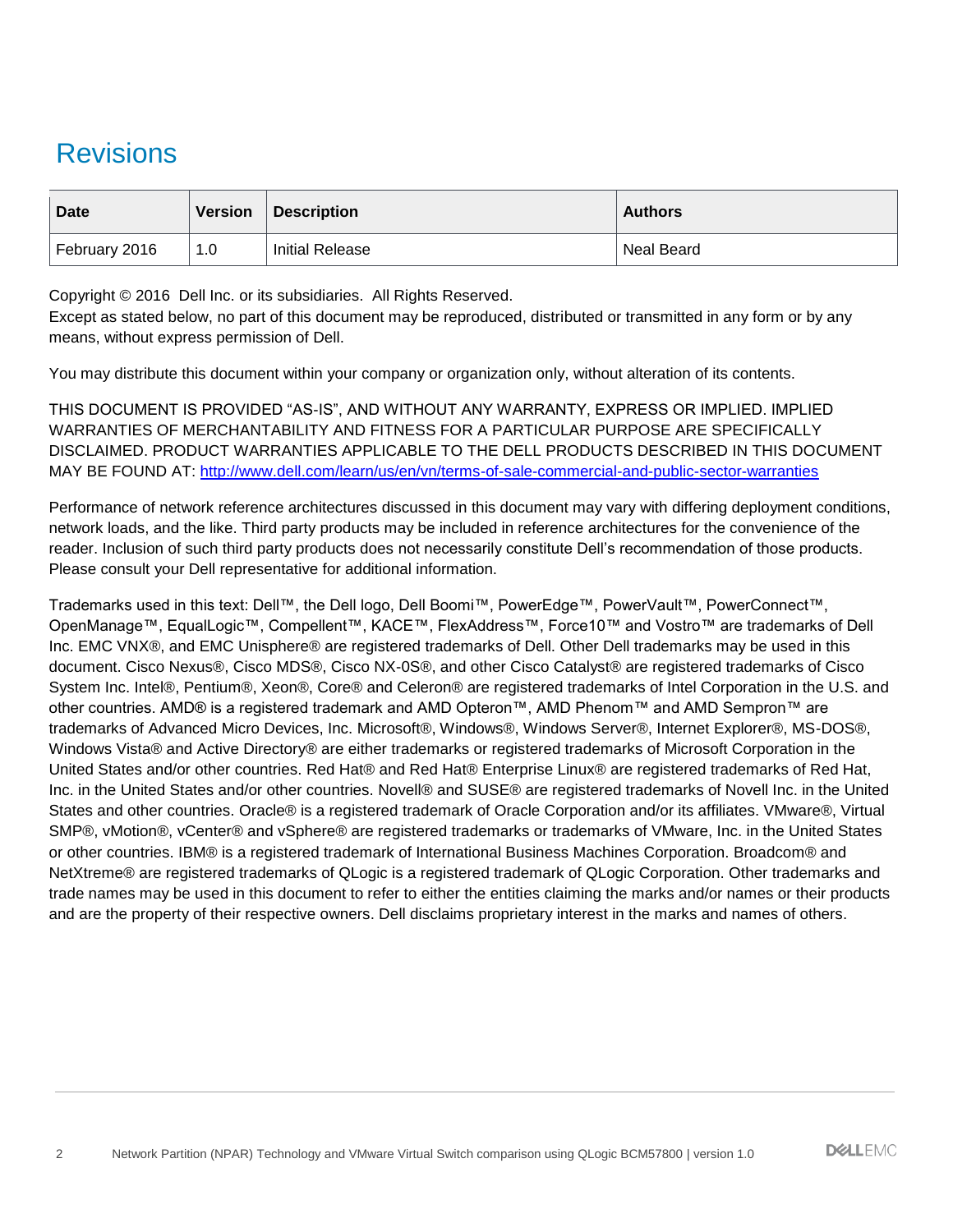# Table of contents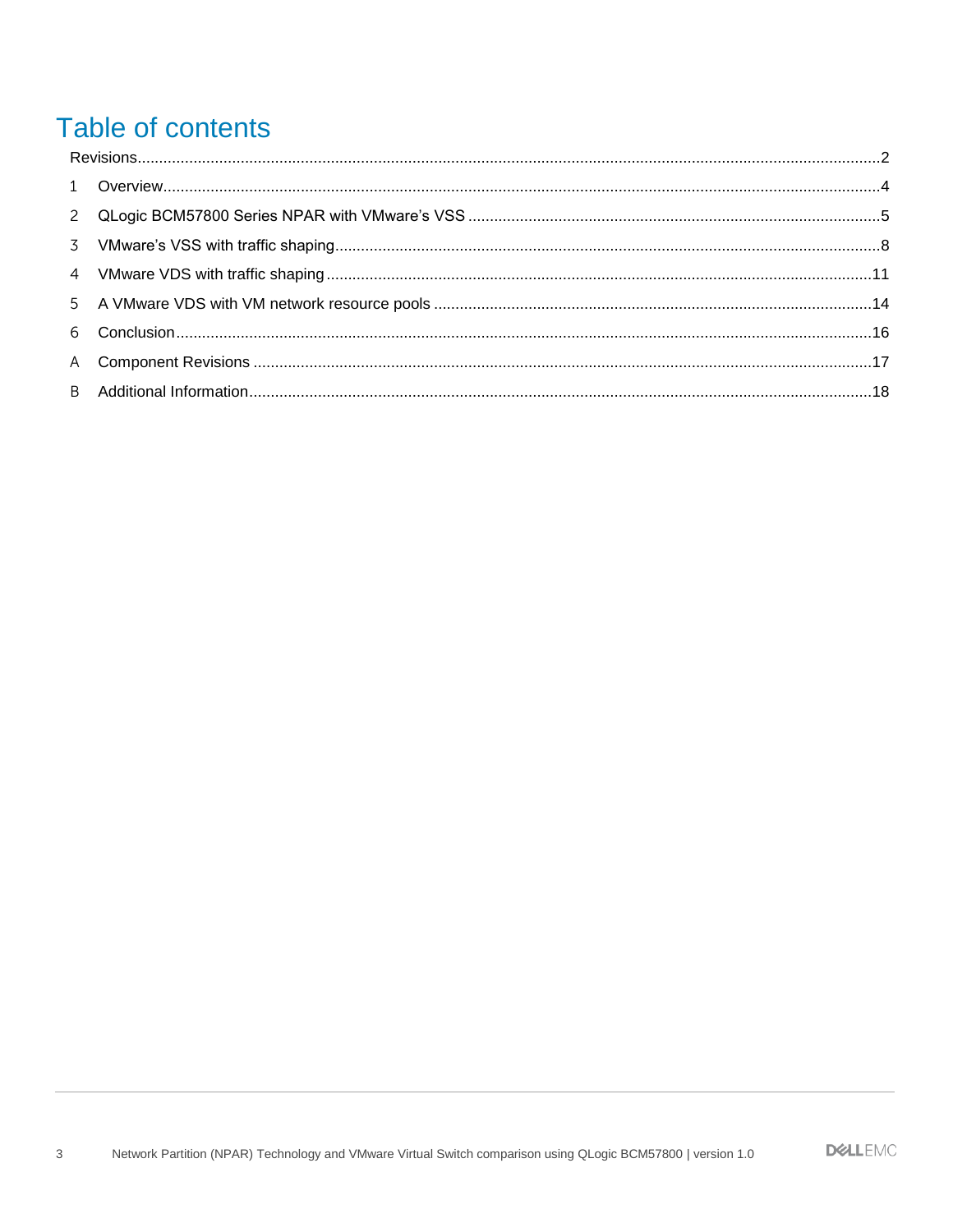### <span id="page-3-0"></span>1 Overview

When designing networks, one very important consideration is how much bandwidth to allocate to the different devices that need varying levels of throughput. Where this bandwidth management occurs is generally based on:

- Where bottlenecks occur
- What traffic types need prioritization (for example, Multicast, e-commerce applications, VoIP)
- General business needs

Techniques for bandwidth management include:

- Data compression to reduce the size of the data being transmitted
- Caching to store frequently used data locally instead of transmitting it multiple times
- Traffic shaping/bandwidth prioritization to optimize or guarantee performance, improve latency and/or increase usable bandwidth for some kinds of packets by delaying other kinds

Numerous bandwidth management techniques can alleviate multiple throughput issues on a network. This application note focuses on traffic shaping to achieve optimal throughput through prioritization using the tools provided by the QLogic BCM57800 series Converged Network Adapter (CNA), VMware and VMware's two virtual switch types: the vSphere Standard Switch (VSS) and the vSphere Distributed Switch (VDS).

This document provides four configuration examples utilizing:

- [QLogic NPAR with a VMware VSS](#page-4-0)
- VMware VSS [with traffic shaping and NPAR](#page-7-0)
- VMware VDS [with traffic shaping and NPAR](#page-10-0)
- VMware VDS [with VM network resource pools and NPAR](#page-13-0)

**Note:** The QLogic BCM57800 series network adapter's bandwidth allocation fields take precedence over any VSS or VDS traffic shaping settings.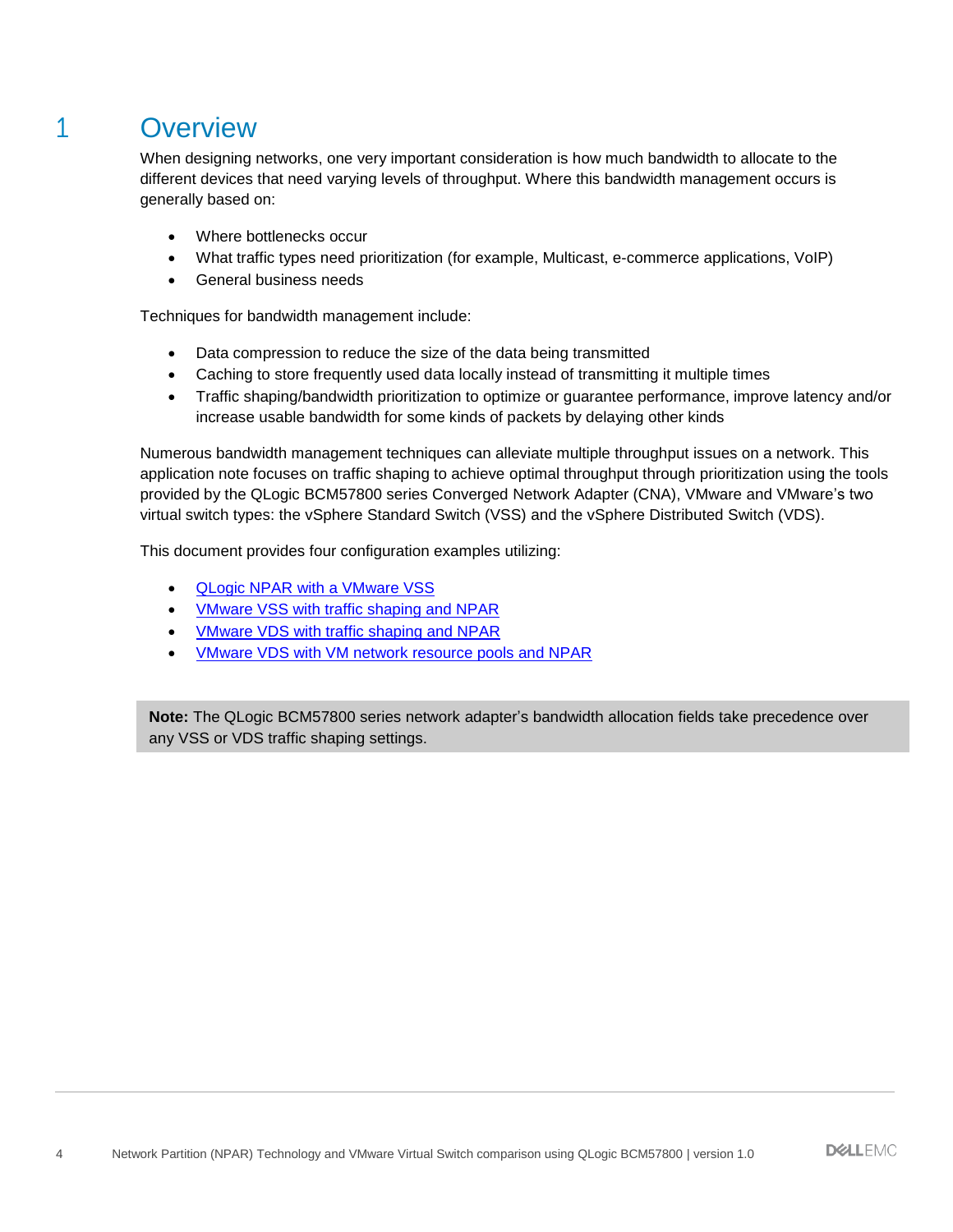# <span id="page-4-0"></span>2 QLogic BCM57800 Series NPAR with VMware's VSS

QLogic's NPAR technology helps simplify a data center's network and storage infrastructure in two distinct ways:

- When using chassis-based blade servers that are limited to two or three PCIe slots, NPAR can increase the uplink ports in VMware by a factor of eight
	- o Rack-based servers, which typically ship with up to eight PCIe slots, can supply enough physical dual- or quad-port network adapters for uplink ports. Since VMware 6.0's maximum limitation per ESXi host of uplink ports is sixteen 10GbE ports and four 1GbE ports, NPAR is not needed
- When implementing bandwidth management, QLogic's BCM57800 series network adapters have an easy-to-use, transmit-based global bandwidth allocation configuration menu

QLogic's NPAR technology also offers the following benefits:

- Support for up to eight partitions per CNA and up to four partitions per CNA port
- Support for monolithic operating systems and hypervisors—Microsoft Windows, Linux, and VMware operating systems (OS)
- No OS or BIOS changes required
- Pre-OS operations for boot from SAN or PXE
- Agnostic switch support for industry-standard 10 Gigabit Ethernet (10 GbE) switches
- NIC control of the transmit flow rate from the server
- Flexible and dynamic bandwidth allocation
- Comprehensive support for standard network offload technologies including:
	- Large send offload
	- TCP/IP and TCP/UDP
	- TCP checksum offload
	- Receive-side scaling
	- Transparent Packet Aggregation (TPA)
- Support for the TCP/IP Offload Engine (TOE) and Internet SCSI (iSCSI) host bus adapters (HBAs).
- Support for Fibre Channel over Ethernet (FCoE)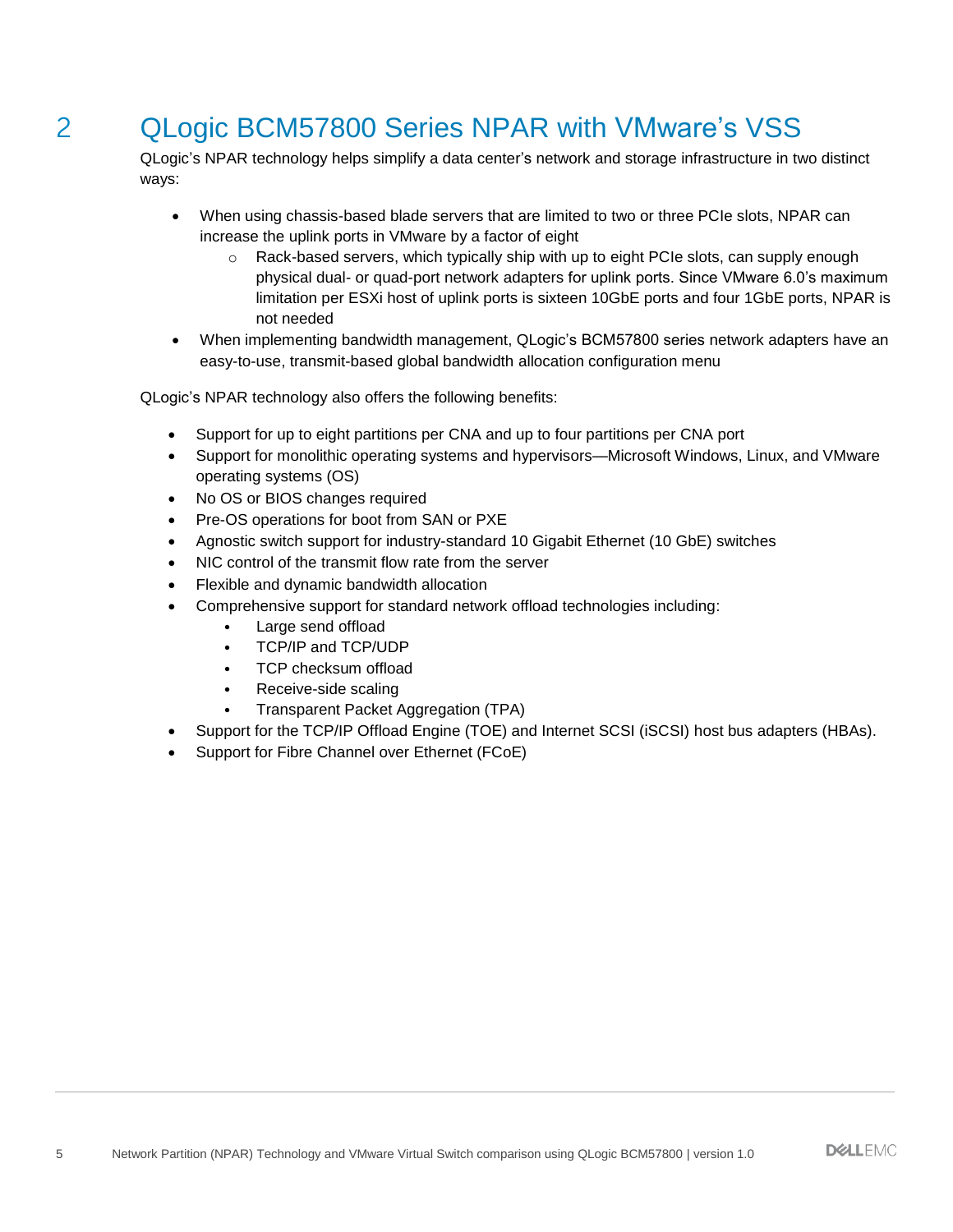The QLogic BCM57840 network adapter provisioning in [Figure 1](#page-5-0) provides for no minimum traffic shaping restrictions and full availability of the transmitted (TX) bandwidth. Administrators can tune these minimum and maximum bandwidth allocation percentages after they know the I/O profile of the application using these NIC partitions.

| System Setup                                                                                                               | Help   About   Exit |  |  |  |  |
|----------------------------------------------------------------------------------------------------------------------------|---------------------|--|--|--|--|
| Integrated NIC 1 Port 1: QLogic 577xx/578xx 10 Gb Ethernet BCM57840 - 14:FE:B5:8E:5B:DE                                    |                     |  |  |  |  |
| Main Configuration Page • NIC Partitioning Configuration • Global Bandwidth Allocation                                     |                     |  |  |  |  |
| Main Configuration Page > NIC Partition Configuration > Global Bandwidth Allocation Menu                                   |                     |  |  |  |  |
| 冋<br>100<br>$ 0\rangle$<br>100                                                                                             |                     |  |  |  |  |
| Configure minimum bandwidth weight. Valid range - 0100 percent. The sum total of all<br>partitions must be equal 0 or 100. |                     |  |  |  |  |
| PowerEdge M630<br><b>Back</b><br>Service Tag: B76H942                                                                      |                     |  |  |  |  |

<span id="page-5-0"></span>Figure 1 QLogic BCM57840 bandwidth allocation menu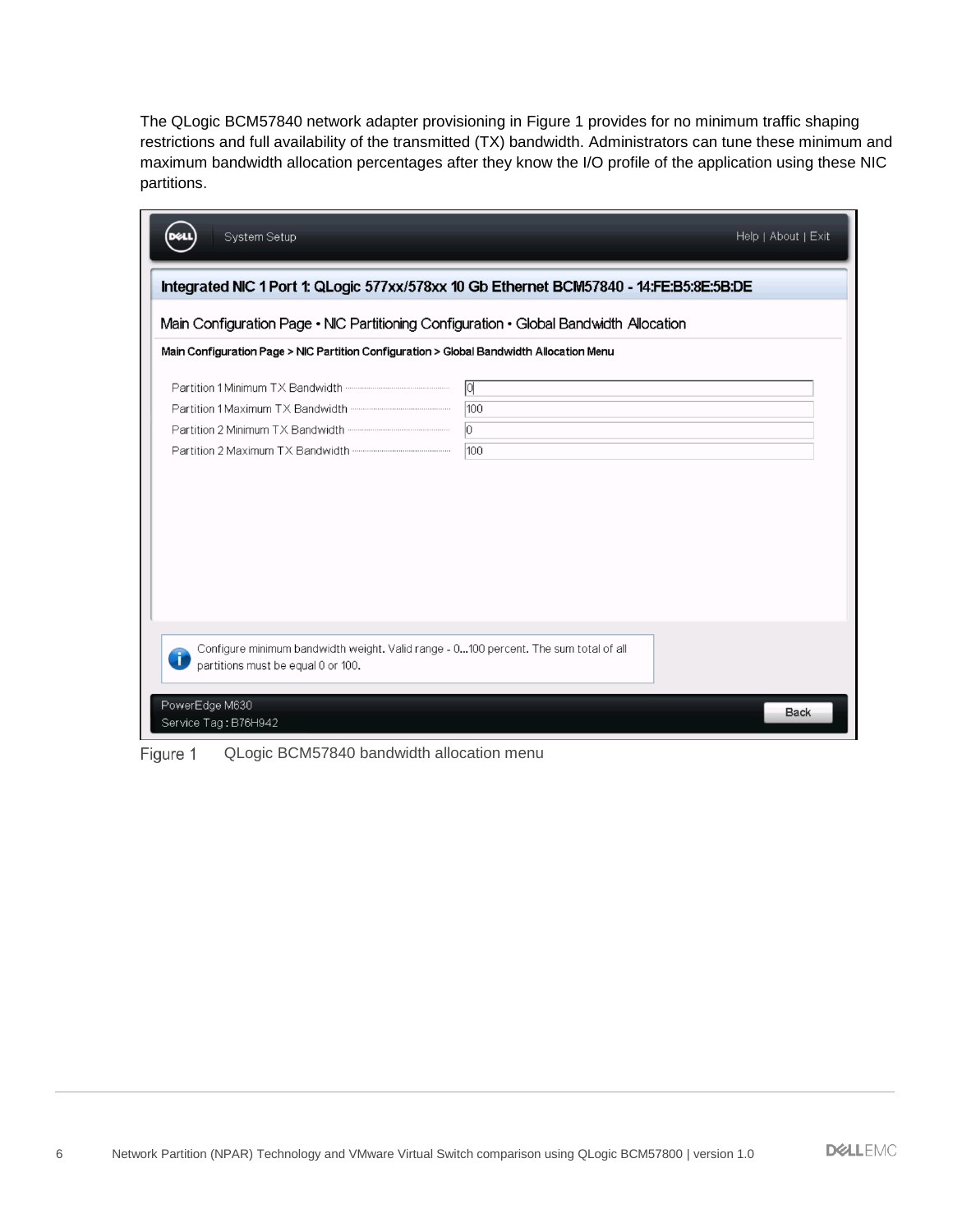[Figure 2](#page-6-0) identifies the BCM57840 NPAR partitions 1 and 2 for port 1 assigned to the VMware ESXi host's VSS and VDS networking functions.

| 172.25.88.76 - vSphere Client                                                                                             |                                                                                                                                                       |                                                                                                                                                                      |                                                               |                                                              |                                                                                                                                                             |
|---------------------------------------------------------------------------------------------------------------------------|-------------------------------------------------------------------------------------------------------------------------------------------------------|----------------------------------------------------------------------------------------------------------------------------------------------------------------------|---------------------------------------------------------------|--------------------------------------------------------------|-------------------------------------------------------------------------------------------------------------------------------------------------------------|
| File Edit View Inventory Administration Plug-ins Help                                                                     |                                                                                                                                                       |                                                                                                                                                                      |                                                               |                                                              |                                                                                                                                                             |
| Ð<br>$\overline{\phantom{0}}$<br>Home $\triangleright$ $\frac{1}{\sqrt{2}}$ Inventory $\triangleright$<br>G               | <b>Hosts and Clusters</b>                                                                                                                             |                                                                                                                                                                      |                                                               |                                                              |                                                                                                                                                             |
| 嘂<br>団<br>e                                                                                                               |                                                                                                                                                       |                                                                                                                                                                      |                                                               |                                                              |                                                                                                                                                             |
| 172.25.88.76<br>E<br>貼<br>PCT.lab<br>$\boxdot$<br>CB<br>KH<br>$\pm$<br>$\Box$<br><b>NB</b><br>Π<br>172.25.88.31<br>$\Box$ | 172.25.88.31 VMware ESXi, 6.0.0, 3073146<br>Getting Started Summary Virtual Machines Resource Allocation Performance<br><b>Hardware</b><br>Processors | <b>Network Adapters</b><br>Device                                                                                                                                    | Speed                                                         | Switch                                                       | Configuration Tasks & Events Alarms Pe<br>MAC Address                                                                                                       |
| Neals Npar Vmv<br>Neals Npar VMv<br>Neals Npar VMv<br>NPAR VMware#<br>vm 011<br>回り<br><b>NSE</b>                          | Memory<br>Storage<br>Networking<br><b>Storage Adapters</b><br><b>Network Adapters</b><br><b>Advanced Settings</b><br>Power Management                 | Broadcom Corporation QLogic 57840 10 Gigabit Ethernet Multi Function<br>vmnic9<br>田学<br>vmnic8<br>vmnic7<br>vmnic6<br>me.<br>vmnic3<br>mе<br>vmnic2<br>vmnic1<br>me) | Down<br>10000 F<br>Down<br>10000 F<br>Down<br>10000 F<br>Down | None<br>dvSwitch<br>None<br>dvSwitch<br>None<br>None<br>None | 14:fe:b5:8e:5d:6b<br>14:fe:b5:8e:5d:68<br>14:fe:b5:8e:5d:65<br>14:fe:b5:8e:5d:62 Partition 2<br>14:fe:b5:8e:5d:5f<br>14:fe:b5:8e:5d:5c<br>14:fe:b5:8e:5b:e1 |
|                                                                                                                           |                                                                                                                                                       | vmnic0<br><b>Ho</b>                                                                                                                                                  | 10000 F vSwitch0                                              |                                                              | 14:te:b5:8e:5b:de Partition 1                                                                                                                               |

<span id="page-6-0"></span>Figure 2 VMware Vmnic partition identification

[Table 1](#page-6-1) lists the pros and cons of the QLogic BCM57840 NPAR technology:

| <b>QLogic BCM57800 Series NPAR characteristics</b>                           |                                                                                                            |  |  |
|------------------------------------------------------------------------------|------------------------------------------------------------------------------------------------------------|--|--|
| <b>PROs</b>                                                                  | <b>CONs</b>                                                                                                |  |  |
| Ease of use                                                                  | Unable to adjust bandwidth allocation<br>within VMware ESXi                                                |  |  |
| Reduced network cabling                                                      | Teaming support only available between<br>partitions of separate physical ports                            |  |  |
| Switch agnostic                                                              | Bandwidth allocation for TX traffic only                                                                   |  |  |
| Up to 8 NPAR partitions per network<br>adapter                               | NPAR technology can only be enabled<br>per adapter not per port of the same<br>adapter                     |  |  |
| Superior solution for servers with limited<br>PCIe slots (ex. Blade servers) | Can be confusing if a server with a large<br>number of PCIe slots has NPAR enabled<br>on multiple adapters |  |  |

<span id="page-6-1"></span>Table 1 QLogic BCM57800 Series NPAR characteristics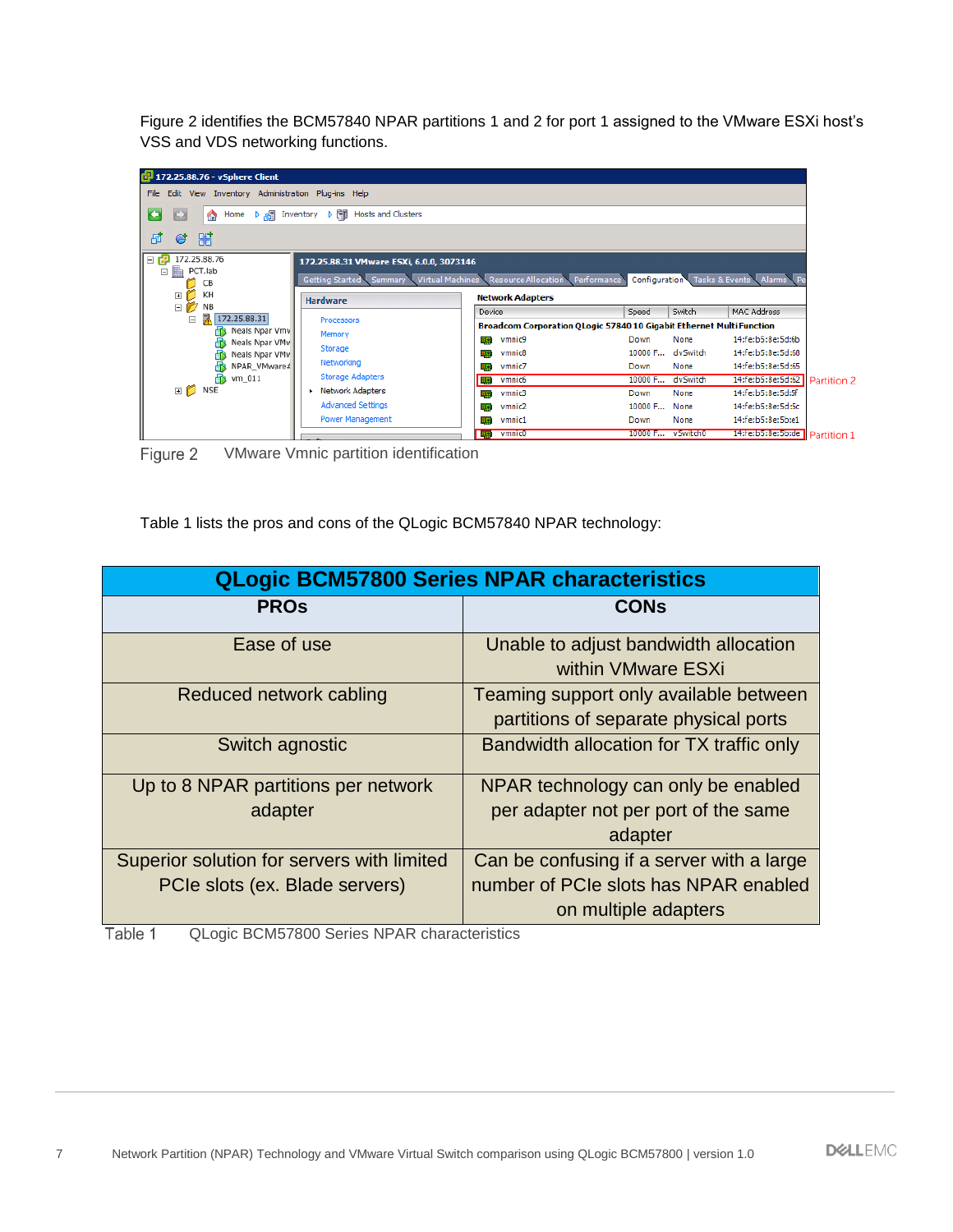# <span id="page-7-0"></span>3 VMware's VSS with traffic shaping

VMware's VSS traffic shaping is allowed on outbound traffic from a VM, VMkernel port, or VSS port group. The VMware vSphere client labels this "ingress/RX traffic" since it refers to data being transmitted to the VSS from virtual devices. VSS traffic shaping includes three configurable settings per port group.

- **Average Bandwidth** (Kbps) sets an upper limit on how much data the port can transmit.
- **Peak Bandwidth** (Kbps) specified in Kbits/sec, allows the port to exceed the upper limit set by the "Average Bandwidth" field up to the value set in the "Burst Size" field.
- **Burst Size** (KB) –ensures that the "Peak Bandwidth" values do not create unnecessary congestion.

The VSS traffic shaping "Average Bandwidth," "Peak Bandwidth" and "Burst Size" fields allow administrators to set limits in increments of 100Mbps for a 10GbE NIC. This 100Mbps granularity allows bandwidth adjustments for production environments to better service mission-critical application network I/O needs. [Figure 3](#page-7-1) shows a graphical representation of the relationship between average bandwidth, peak bandwidth and burst size traffic shaping fields.



<span id="page-7-1"></span>Figure 3 Average Bandwidth, Peak Bandwidth, and Burst Size traffic shaping fields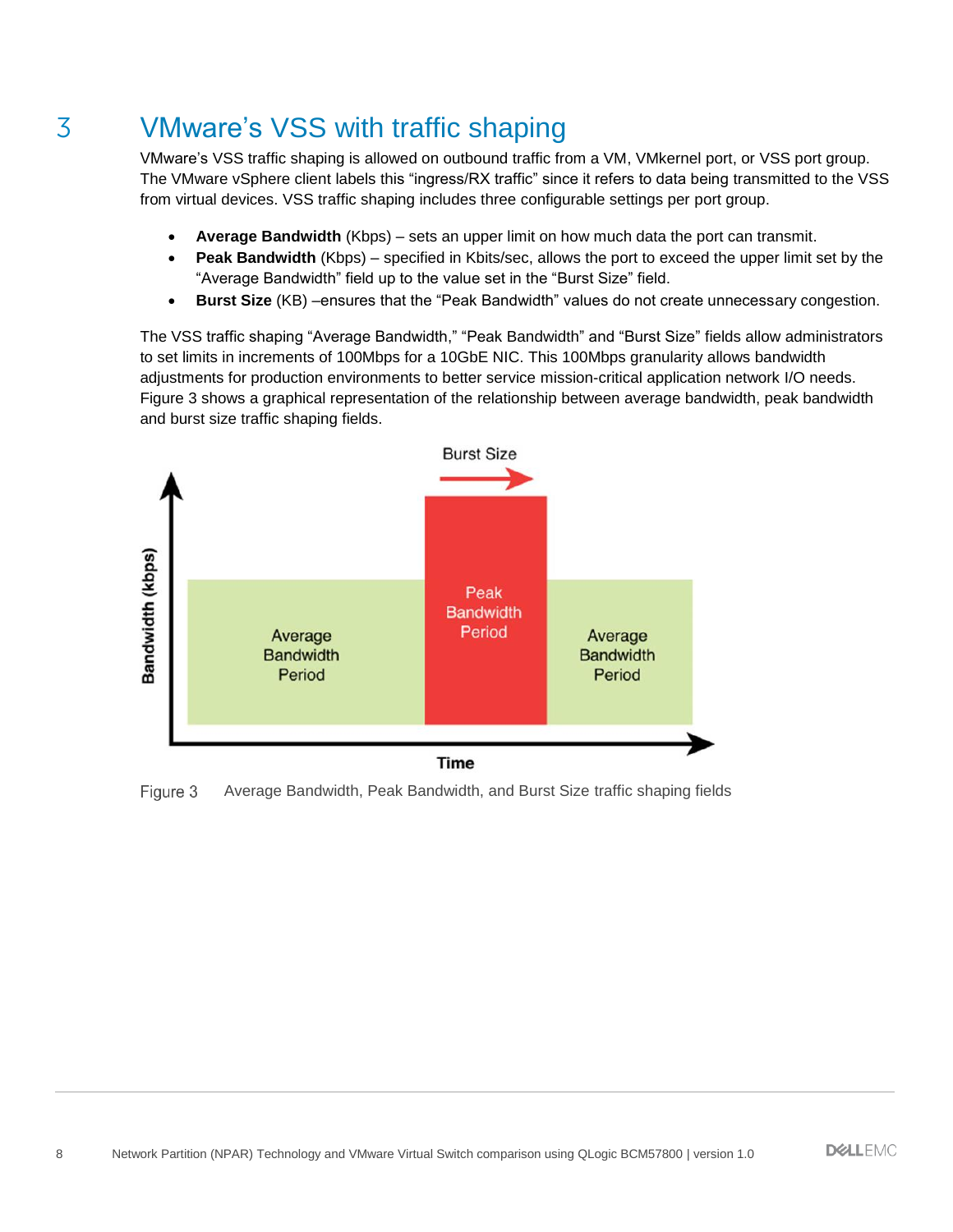[Figure 4](#page-8-0) shows the VSS Traffic Shaping tab in VMware vSphere 6.0U1 with the status set to "enabled" and the remaining three fields set to allow the maximum throughput of the network adapter. Adjust these fields in production environments based on business needs after determining an I/O profile for the application(s) utilizing the VM, VMkernel port or VSS port group.

|                                   | ⊠<br>vSwitch0 Properties                                                                                                     |                 |
|-----------------------------------|------------------------------------------------------------------------------------------------------------------------------|-----------------|
|                                   | General Security Traffic Shaping NIC Teaming                                                                                 |                 |
| VSwitch0 Proper                   | Policy Exceptions                                                                                                            | $\Box$ o $\Box$ |
| <b>Ports</b><br>Network Ac        | Enabled<br>▼<br>Status:                                                                                                      |                 |
| Configuration                     |                                                                                                                              |                 |
| 辧<br>vSwitch                      | 골<br>10485760<br>Kbits/sec<br>Average Bandwidth:                                                                             |                 |
| $\frac{1}{2}$<br><b>VM Networ</b> | 골<br>Peak Bandwidth:<br>Kbits/sec<br>10485760                                                                                |                 |
| Manageme                          | 금<br>10485760<br>Kbytes<br><b>Burst Size:</b>                                                                                |                 |
| ы<br>Add                          | Traffic shaping policy is applied to the traffic of each virtual network adapter attached<br>to the vSphere standard switch. | ▼<br>Close      |
|                                   | OK<br>Cancel                                                                                                                 |                 |
|                                   |                                                                                                                              |                 |

<span id="page-8-0"></span>Figure 4 VMware's standard VSS traffic shaping policy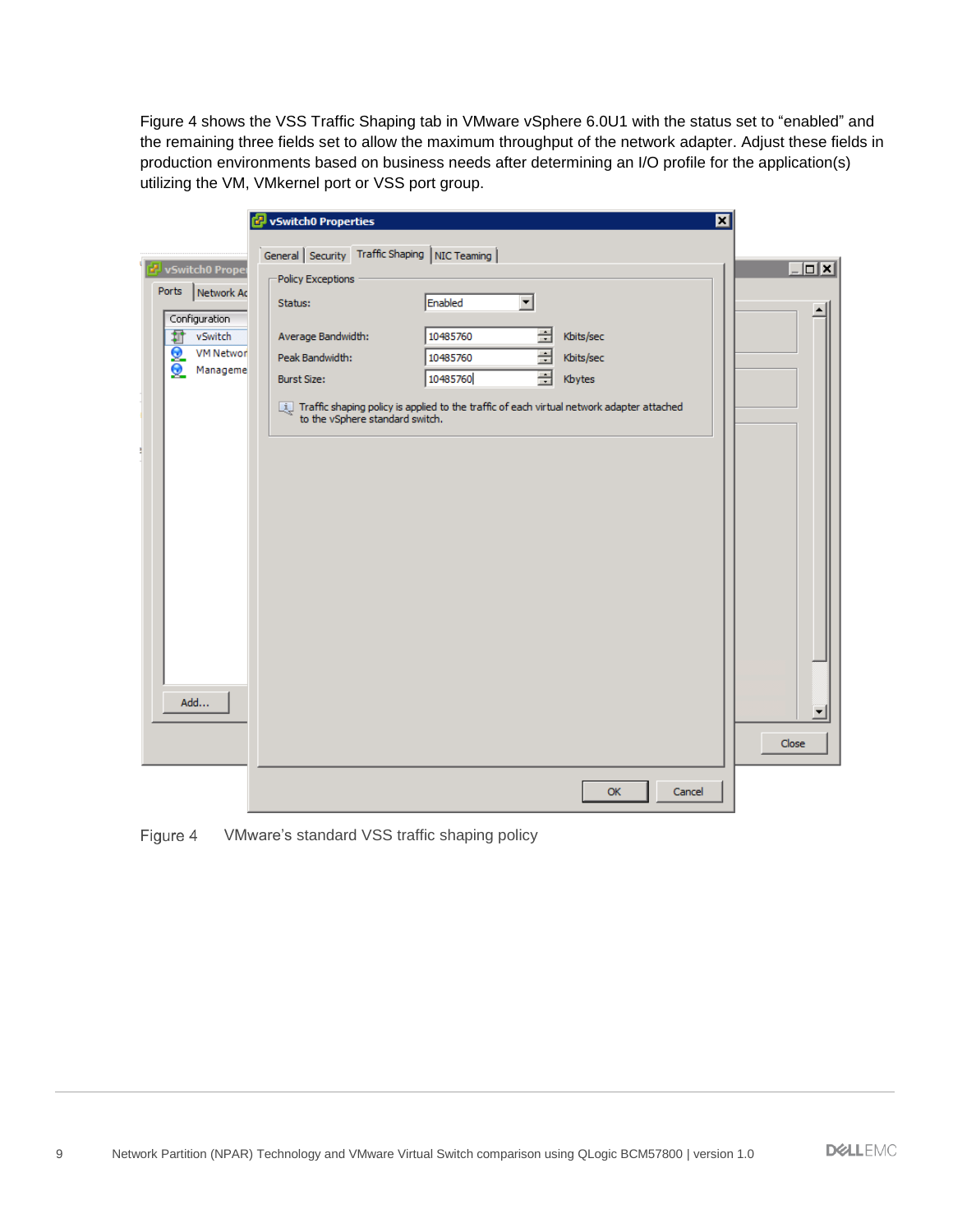[Table 2](#page-9-0) lists the pros, and cons of the VMware VSS traffic shaping technology:

| <b>VMware's VSS traffic shaping characteristics</b> |                                             |  |  |
|-----------------------------------------------------|---------------------------------------------|--|--|
|                                                     |                                             |  |  |
| <b>PROs</b>                                         | <b>CONs</b>                                 |  |  |
| Able to adjust bandwidth allocation within          | Bandwidth allocation for "ingress/RX"       |  |  |
| <b>VMware vSphere</b>                               | <b>VM/VMkernel traffic only</b>             |  |  |
| Able to change traffic shaping                      | <b>Peak Bandwidth and Burst Size fields</b> |  |  |
| parameters without rebooting ESXi host              | difficult to understand                     |  |  |
| No VMware vSphere Enterprise Plus                   | Additional NPAR complexity when             |  |  |
| license required                                    | allocating uplinks to a VSS                 |  |  |
| <b>Allows experienced VMware</b>                    |                                             |  |  |
| administrators to manage traffic shaping            |                                             |  |  |

<span id="page-9-0"></span>VMware VSS traffic shaping pros and consTable 2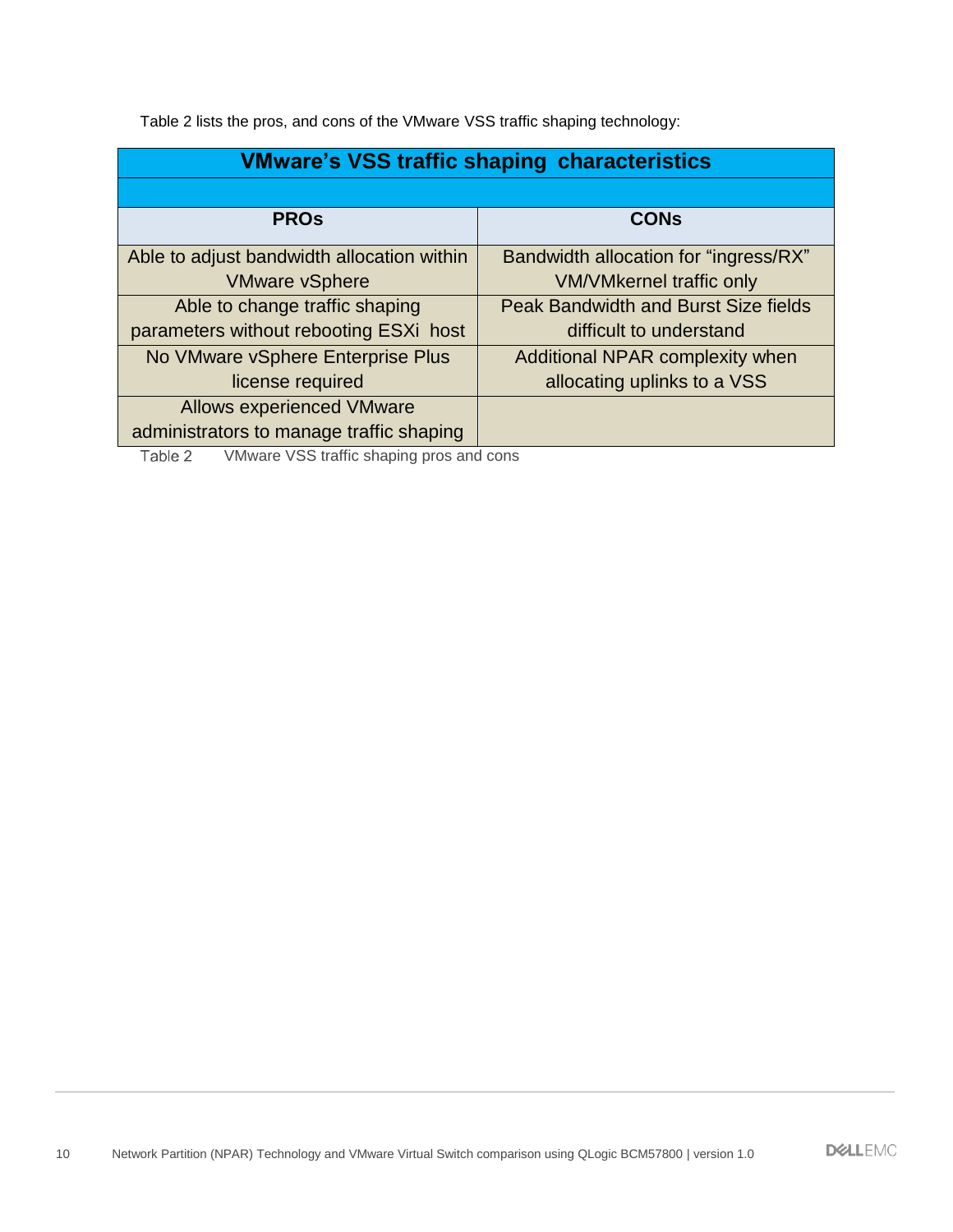# <span id="page-10-0"></span>4 VMware VDS with traffic shaping

VMs, VMkernel ports and VDS port groups support VMware VDS traffic shaping on outbound and inbound traffic. VMware vSphere calls this "ingress or egress" traffic since it refers to the fact that data is being transmitted to the VDS from virtual devices or from the VDS to virtual devices. [Figure 5](#page-10-1) shows a graphical view of VMware vSphere's "ingress and egress" traffic shaping model:



<span id="page-10-1"></span>Figure 5 VMware egress and ingress traffic shaping view

Each dvportgroup includes the following three, configurable VDS traffic shaping settings:

- **Average Bandwidth** specified in Kbits/sec, sets an upper limit on how much data the port can transmit.
- **Peak Bandwidth**  specified in Kbits/sec, allows the port to exceed the upper limit set by the "Average Bandwidth" field up to the value of "Burst Size."
- **Burst Size** specified in Kbytes ensures that the "Peak Bandwidth" values do not create unnecessary congestion.

The VDS traffic shaping "Average Bandwidth," "Peak Bandwidth" and "Burst Size" fields allow administrators to set limits in increments of 100Mbps for a 10GbE NIC. This 100Mbps granularity allows bandwidth adjustments for production environments to better service mission-critical application network I/O needs.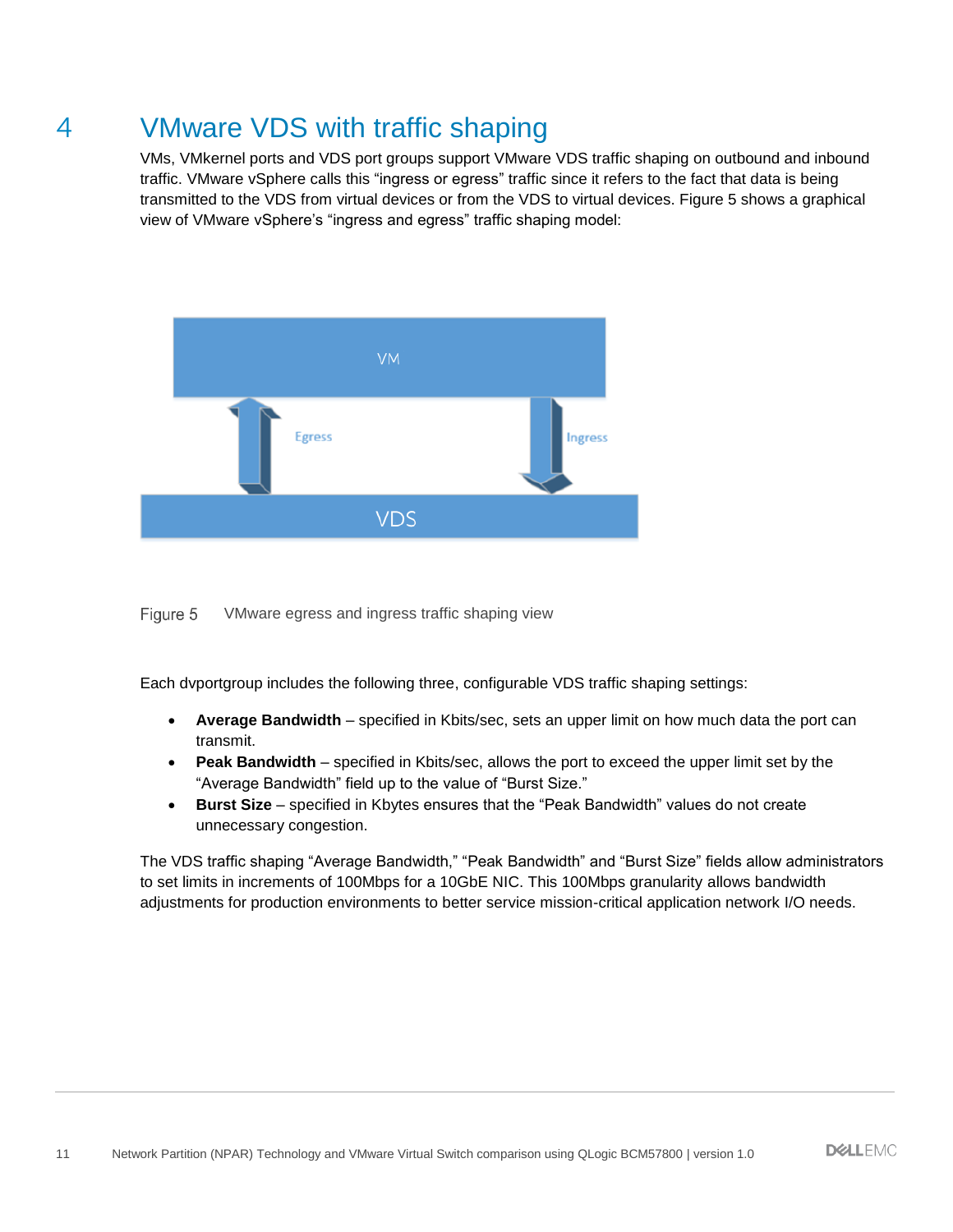[Figure 6](#page-11-0) shows the VDS port group Traffic Shaping settings in VMware vSphere 6.0 with the top status set to Enabled and the remaining three fields in each section configured to allow the maximum throughput possible. Adjust these fields in production environments based on business needs after determining an I/O profile for the application(s) utilizing the VM, VMkernel port or VDS port group.

| General                             | Policies                                                                             |          |                          |   |
|-------------------------------------|--------------------------------------------------------------------------------------|----------|--------------------------|---|
| Policies<br>Security                | <b>Ingress Traffic Shaping</b>                                                       |          |                          |   |
| Traffic Shaping                     | Status:                                                                              | Enabled  |                          | ▼ |
| <b>VLAN</b><br>Teaming and Failover | Average Bandwidth:                                                                   | 10485760 | 곡<br>Kbits/sec           |   |
| Monitoring<br>Miscellaneous         | Peak Bandwidth:                                                                      | 10485760 | $\equiv$<br>Kbits/sec    |   |
| Advanced                            | <b>Burst Size:</b>                                                                   | 10485760 | $\equiv$ Kbytes          |   |
|                                     | <b>Egress Traffic Shaping</b>                                                        |          |                          |   |
|                                     | Status:                                                                              | Enabled  |                          | ۰ |
|                                     | Average Bandwidth:                                                                   | 10485760 | ے<br>Kbits/sec           |   |
|                                     | Peak Bandwidth:                                                                      | 10485760 | ÷<br>Kbits/sec           |   |
|                                     | <b>Burst Size:</b>                                                                   | 10485760 | $\overline{\div}$ Kbytes |   |
|                                     | $[i]$ Traffic shaping policy is applied individually to each port in the port group. |          |                          |   |

<span id="page-11-0"></span>VMware's VDS Traffic Shaping PolicyFigure 6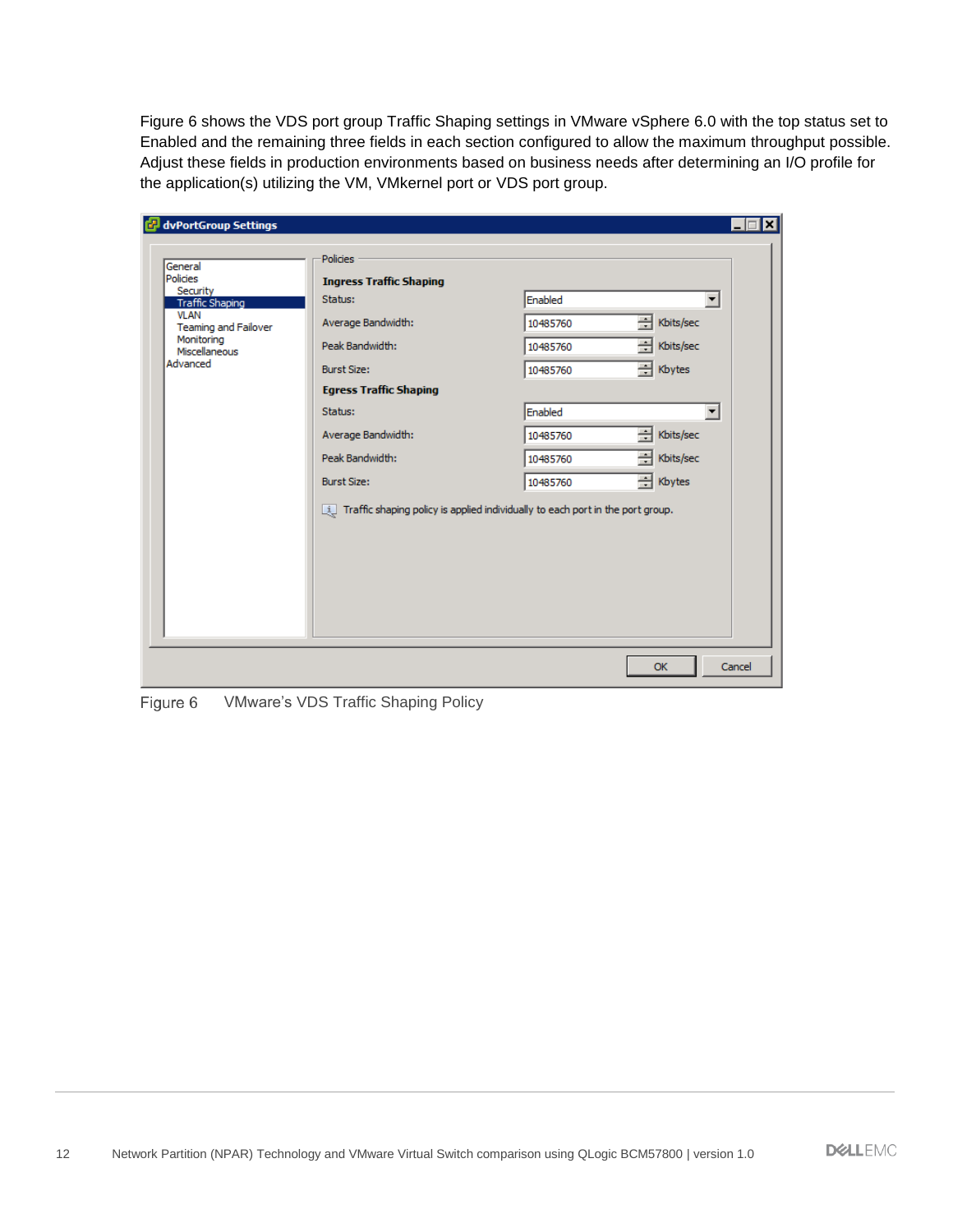[Table 3](#page-12-0) lists the pros and cons of the VMware VDS traffic shaping technology

| <b>VMware's VDS Traffic Shaping Characteristics</b> |                                               |  |  |
|-----------------------------------------------------|-----------------------------------------------|--|--|
| <b>PROS</b>                                         | <b>CONs</b>                                   |  |  |
| Able to adjust bandwidth allocation within          | <b>VMware vSphere Enterprise plus license</b> |  |  |
| <b>VMware vSphere ESXi</b>                          | required                                      |  |  |
| Able to change traffic shaping                      | Peak Bandwidth and Burst Size fields          |  |  |
| parameters without rebooting ESXi host              | difficult to understand                       |  |  |
| Bandwidth allocation for TX/RX                      | Additional complexity calculating TX/RX       |  |  |
| <b>VM/VMkernel traffic</b>                          | <b>traffic</b>                                |  |  |

<span id="page-12-0"></span>Table 3 VMware VDS traffic shaping pros and cons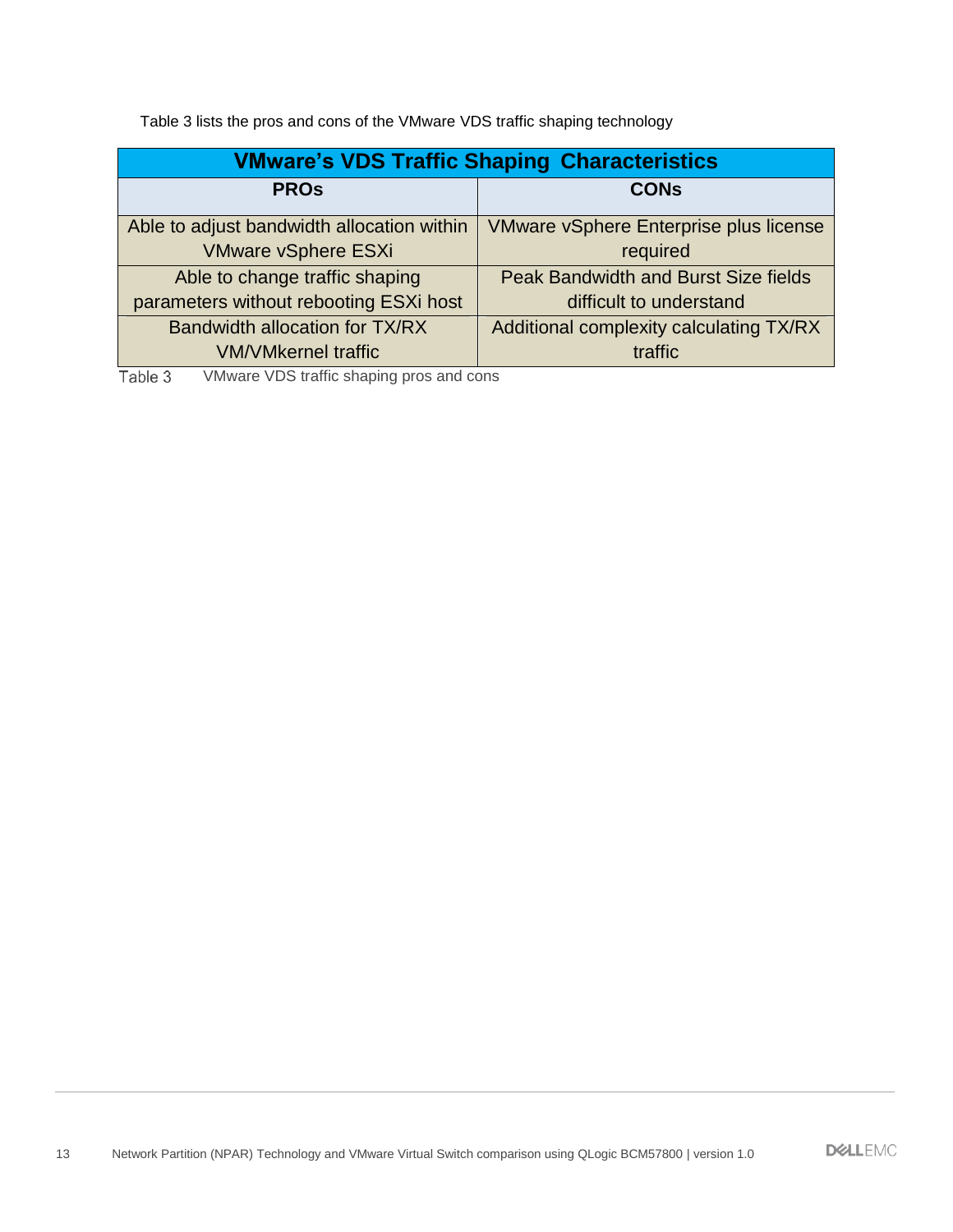### <span id="page-13-0"></span>5 A VMware VDS with VM network resource pools

In VMware vSphere 6.0, Network I/O Control (NIOC) version 3 provides network resource pools to partition network capacity during a resource contention event. These network resource pools provide predictable networking performance while different network traffic streams contend for the same bandwidth. Following is the list of the nine predefined system network-resource pools:

- 1. Fault Tolerance (FT) Traffic
- 2. Management Traffic
- 3. NFS Traffic
- 4. VM Traffic
- 5. Virtual SAN Traffic
- 6. iSCSI Traffic
- 7. vMotion Traffic
- 8. vSphere Data Protection Backup Traffic
- 9. vSphere Replication (VR) Traffic

NIOC guarantees traffic resource-pool bandwidth at the vNIC level. This allows vSphere administrators to ensure that mission-critical VMs can effectively share the same upstream links.

VM traffic resource-pool configuration includes three editable options:

- **Shares:** Shares, from 1 to 100, reflect the relative priority of a system traffic type against the other system traffic types active on the same pNIC. Network I/O Resource Management totals up all the shares and sets each in relation to the total. A system traffic type's relative shares and the amount of data that other system features transmit determine the traffic type's available bandwidth. If a vNIC has a share value of Normal (50 shares), that vNIC is not necessarily entitled to 50% of the bandwidth. Finally, unless a congestion event is occurring on the vNIC that the traffic types are using, the Network I/O Resource Management service allows other traffic types to use available bandwidth dynamically. Following are the relative priorities indicated by the Shares option:
	- $\circ$  High = 100
	- $\circ$  Normal = 50
	- $O$  Low = 25
	- $\circ$  Custom = Any value between 1 and 100
- **Reservation:** The minimum bandwidth, in Mbps, that must be guaranteed on a single physical adapter. The total bandwidth reserved among all system traffic types cannot exceed 75 percent of the bandwidth that the lowest capacity physical network adapter provides. For example, the Reservation value for a 10GbE network adapter is 7.5GbE.
- **Limit:** The maximum bandwidth in Mbps or Gbps that a system traffic type can consume on a single physical adapter.

**Note:** VM network resource pools only control outgoing traffic from the VM to the VDS.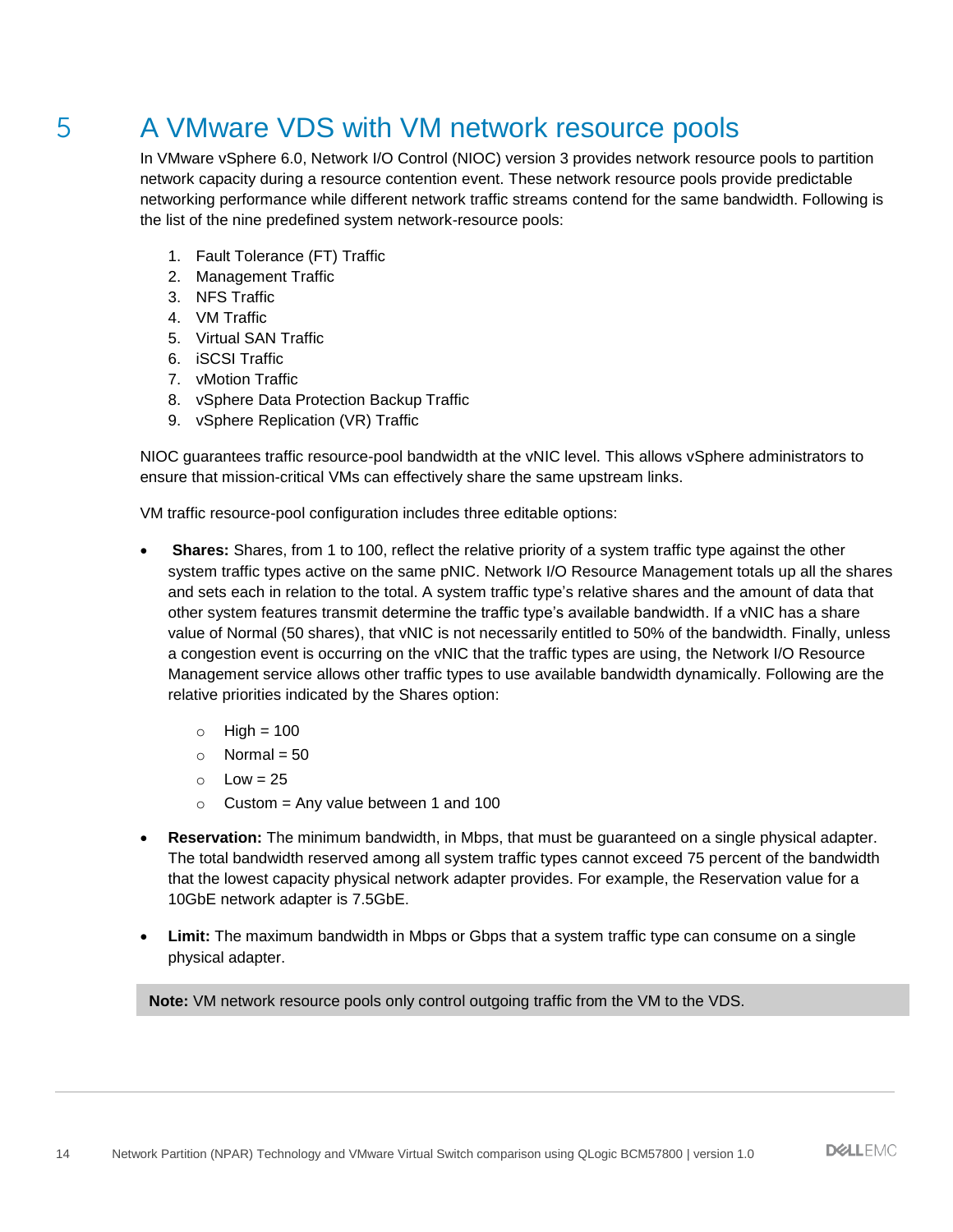[Figure 7](#page-14-0) shows a Normal Share value of 50, a Reservation value of 1000Mbit/s (1GbE) and a Limit value of 10000 Mbit/s (10GbE). Based on the mission-criticality of virtual machines and their applications, administrators can adjust these values to a Share value of High (100 shares), as well as increasing the Reservation and Limit values.

| 中 NPAR VMware#1 - Edit Settings                                      |                                                                              | $(?) \; H$    |  |
|----------------------------------------------------------------------|------------------------------------------------------------------------------|---------------|--|
| Virtual Hardware<br><b>VM Options</b>                                | <b>SDRS Rules</b><br>vApp Options                                            |               |  |
| $\triangleright$ $\Box$ CPU                                          | $\bf{0}$<br>1<br>$\overline{\mathbf{v}}$                                     |               |  |
| $\triangleright$ <b>III</b> Memory                                   | 4096<br><b>MB</b><br>$\overline{\mathcal{R}}$<br>$\overline{\psi}$           |               |  |
| $\triangleright$ $\square$ Hard disk 1                               | ٠<br>20<br><b>GB</b><br>$\overline{\phantom{a}}$<br>$\overline{\phantom{a}}$ |               |  |
| ▶ 图 SCSI controller 0                                                | <b>LSI Logic SAS</b>                                                         |               |  |
| * Metwork adapter 1                                                  | └ Connected<br>dvPortGroup (dvSwitch)<br>$\overline{\phantom{a}}$            |               |  |
| Status (*)                                                           | └ Connect At Power On                                                        |               |  |
| Port ID                                                              |                                                                              |               |  |
| Adapter Type                                                         | <b>VMXNET 3</b>                                                              | ×             |  |
| DirectPath I/O                                                       | $\sqrt{ }$ Enable                                                            |               |  |
| <b>MAC Address</b>                                                   | 00:50:56:9b:20:10<br>Automatic.<br>$\overline{\phantom{a}}$                  |               |  |
| <b>Shares</b>                                                        | 50<br>Normal<br>$\overline{\phantom{a}}$<br>$\overline{\phantom{a}}$         |               |  |
| <b>Reservation (*)</b>                                               | 1000<br><b>Mbit/s</b><br>$\blacktriangledown$<br>▼                           |               |  |
| Limit $(*)$                                                          | 10000<br><b>Mbit/s</b><br>٠<br>٠                                             |               |  |
| ▶ () CD/DVD drive 1                                                  | Connected<br><b>Client Device</b><br>÷                                       |               |  |
| $\triangleright$ $\blacksquare$ Floppy drive 1                       | Connected<br><b>Client Device</b><br>$\overline{\phantom{a}}$                |               |  |
| ▶ Wideo card                                                         | Specify custom settings<br>÷                                                 | ÷             |  |
| New device:<br>------- Select -------<br>Add<br>$\blacktriangledown$ |                                                                              |               |  |
| Compatibility: ESXi 6.0 and later (VM version 11)                    | OK                                                                           | Cancel<br>di. |  |

<span id="page-14-0"></span>Figure 7 VM Network Resource Pool Configuration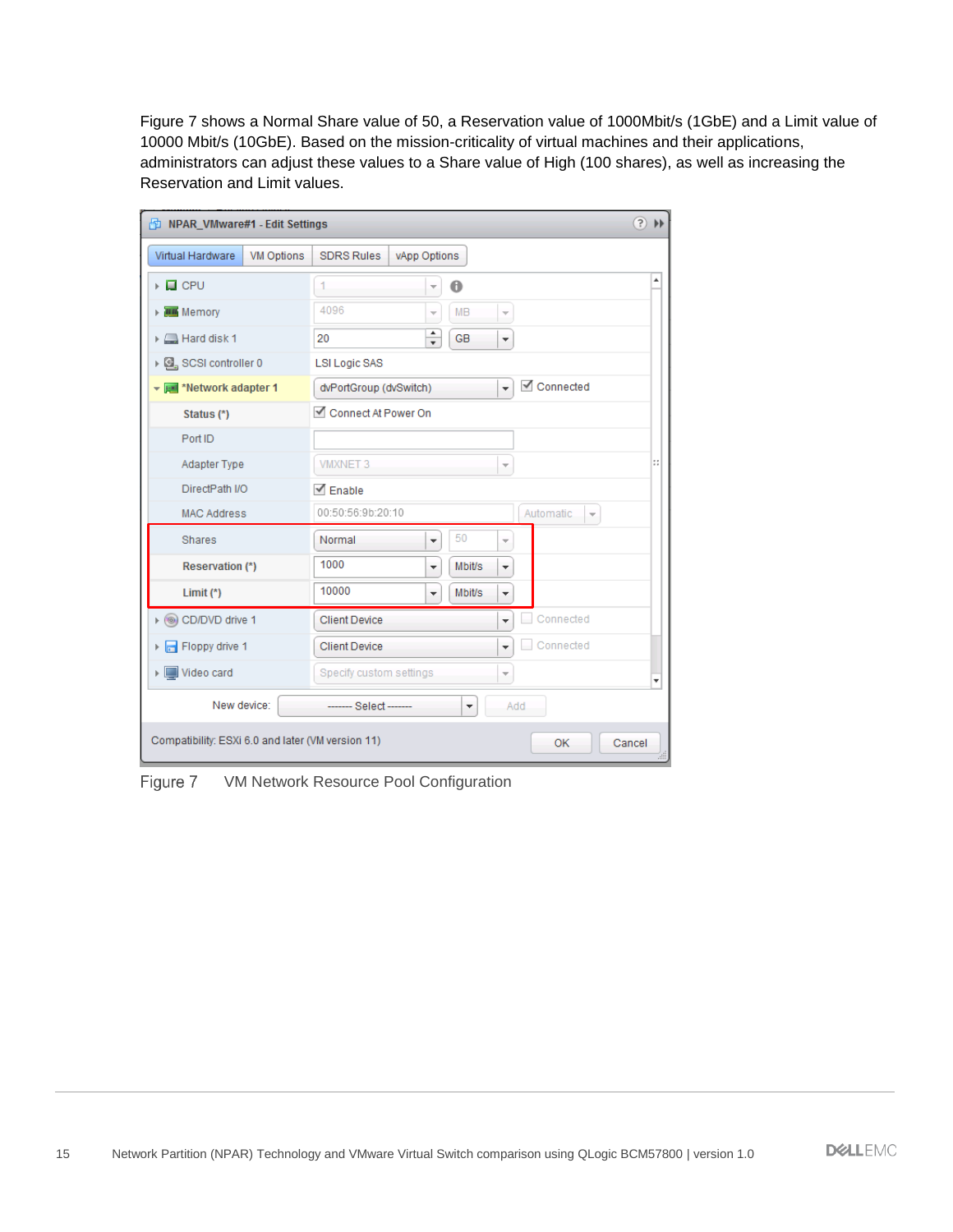# <span id="page-15-0"></span>6 Conclusion

Dell EMC's standards-based NPAR technology in VMware's vSphere ESXi 6.0 hypervisor provides the opportunity to engineer bandwidth on a granular basis. This allows any enterprise to customize their network to meet their traffic needs. Traffic shaping customization, along with a detailed I/O profile study, ensures that administrators proactively address all aspects of bandwidth allocation rather than responding to them reactively. This application note shows that, yes, NPAR adds another level of complexity to the initial configuration and management of Dell blade servers. However, NPAR also allows the administrator to add more uplink ports to the OS without requiring a server to have more PCIe slots. This can lower a data center's Total Cost of Ownership (TCO) immediately if more ports are needed but not bandwidth. NPAR also can increase Return on Investment (ROI), leveraging the advantages of Dell blade servers, including:

- Scalable, flexible networking
- Increased I/O control
- Highly efficient shared-infrastructure solutions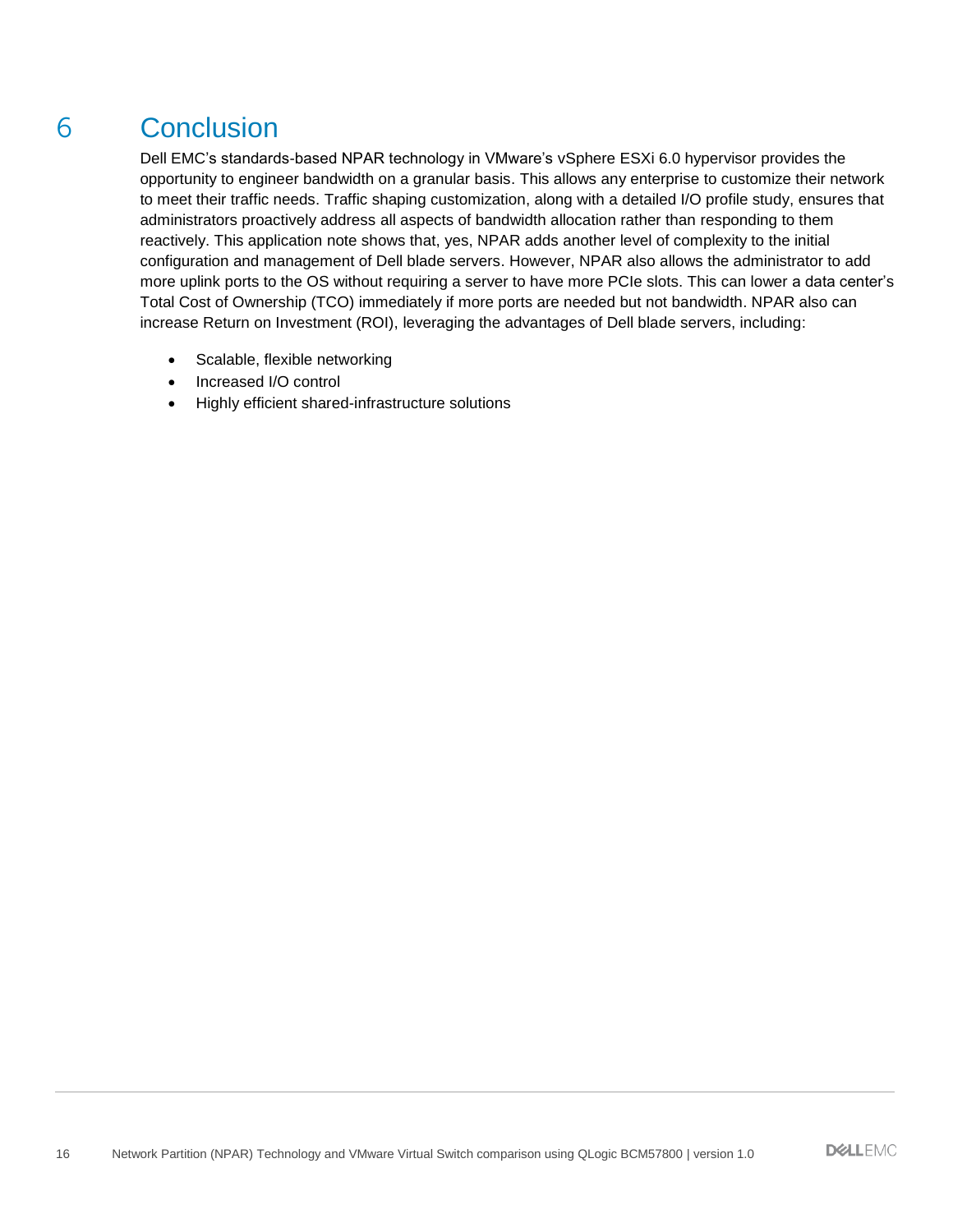# <span id="page-16-0"></span>A Component Revisions

[Table 4](#page-16-1) shows the hardware components and associated firmware revisions of the equipment used for the examples in this document:

| <b>Component</b>                             | <b>Description/Firmware Versions</b> |
|----------------------------------------------|--------------------------------------|
| PowerEdge M1000e chassis                     |                                      |
| Chassis Management Controller (CMC) Firmware | 4.5.A00                              |
| <b>CMC Hardware Version</b>                  | A <sub>03</sub>                      |
| Midplane Version                             | 1.1                                  |
| PowerEdge M630 Server                        | <b>BIOS 1.2.5</b>                    |
| QLogic BCM57800 Series Network Adapter       | FW 7.12.17                           |

<span id="page-16-1"></span>Table 4 Components and Firmware Versions